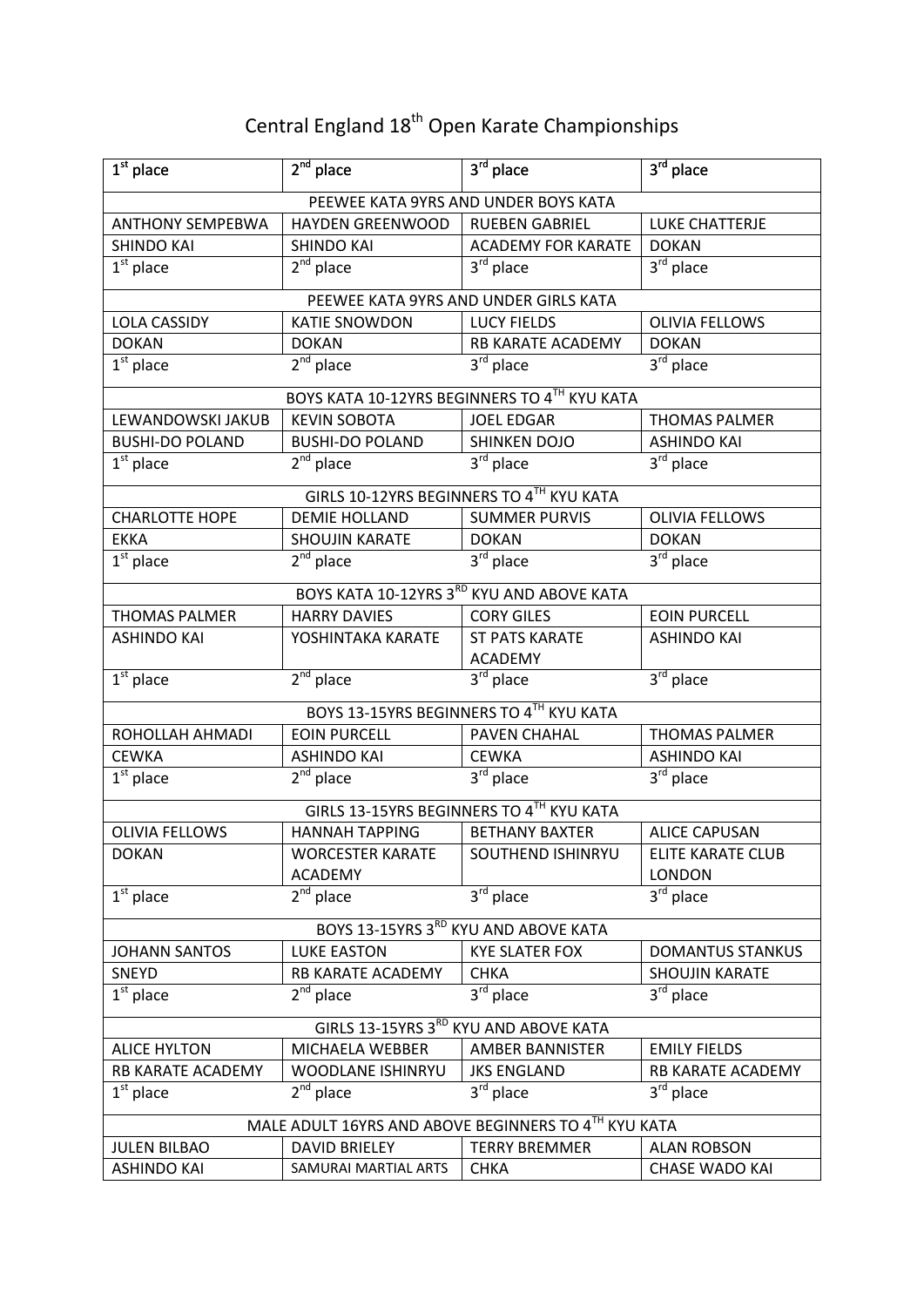| $1st$ place                                                                             | $2nd$ place                                            | 3rd place                                | 3rd place                |  |  |
|-----------------------------------------------------------------------------------------|--------------------------------------------------------|------------------------------------------|--------------------------|--|--|
|                                                                                         | FEMALE ADULT 16YRS AND ABOVE BEGINNERS TO 4TH KYU KATA |                                          |                          |  |  |
| <b>TIZIANA LAWRENCE</b><br><b>KATYA JARVIS</b><br>ROXANA DEEMING<br><b>CHLOE TITLEY</b> |                                                        |                                          |                          |  |  |
| SOUTHEND ISHINRYU                                                                       | SOUTHEND ISHINRYU                                      | SAKURA KARATE                            | <b>CHASE WADO KAI</b>    |  |  |
| $\overline{1}^{\rm st}$ place                                                           | $2nd$ place                                            | $3rd$ place                              | 3rd place                |  |  |
|                                                                                         |                                                        | MALE 16 YRS AND ABOVE 3RD KYU PLUS KATA  |                          |  |  |
| <b>JOHN GARDINER</b>                                                                    | <b>DANIEL WILLIAMS</b>                                 | <b>JULEN BILBAO</b>                      | <b>MIKE CARR</b>         |  |  |
| SOUTHEND ISHINRYU                                                                       | <b>BURLEIGH SHOTOKAN</b>                               | <b>ASHINDO KAI</b>                       | <b>BYAKKO</b>            |  |  |
| $1st$ place                                                                             | $2nd$ place                                            | $3rd$ place                              | $3^{\text{rd}}$ place    |  |  |
|                                                                                         |                                                        | FEMALE 16YRS AND ABOVE 3RD KYU PLUS KATA |                          |  |  |
| <b>AIMEE SELL</b>                                                                       | MICHAELA WEBBER                                        | <b>CHARLOTTE RAYNOR</b>                  | <b>EMILY FIELDS</b>      |  |  |
| <b>BARKING ABBEY</b>                                                                    | WOODLANE ISHINRYU                                      | RB KARATE ACADEMY                        | RB KARATE ACADEMY        |  |  |
| <b>ISHINRYU</b>                                                                         |                                                        |                                          |                          |  |  |
| $1st$ place                                                                             | $2nd$ place                                            | $3rd$ place                              | 3rd place                |  |  |
|                                                                                         |                                                        | <b>MALE OVER 35YRS KATA</b>              |                          |  |  |
| <b>DOUGLAS HUNTER</b>                                                                   | STEVE O'GARA                                           | <b>ROB GREEN</b>                         | <b>JOHN RAYNOR</b>       |  |  |
| <b>JKS ENGLAND</b>                                                                      | <b>WKA</b>                                             | <b>ST PATS KARATE</b>                    | RB KARATE ACADEMY        |  |  |
|                                                                                         |                                                        | <b>ACADEMY</b>                           |                          |  |  |
| $\overline{1^{st}}$ place                                                               | $2nd$ place                                            | $3rd$ place                              | 3 <sup>rd</sup> place    |  |  |
|                                                                                         |                                                        | FEMALE OVER 35YRS KATA                   |                          |  |  |
| <b>LESLEY DARRINGTON</b>                                                                | <b>TIZIANA LAWRENCE</b>                                | <b>KAYE SLATER FOX</b>                   |                          |  |  |
| <b>IKC</b>                                                                              | SOUTHEND ISHINRYU                                      | <b>CHKA</b>                              |                          |  |  |
| $\overline{1^{st}}$ place                                                               | $\overline{2^{nd}}$ place                              | $3^{\overline{\text{rd}}}$ place         | $3^{rd}$ place           |  |  |
|                                                                                         |                                                        | PAIRS KATA 9YRS AND UNDER                |                          |  |  |
| <b>DOKAN A</b>                                                                          | <b>DOKAN C</b>                                         | <b>CEWKA</b>                             | <b>BUSHI DO POLAND</b>   |  |  |
| <b>DOKAN</b>                                                                            | <b>DOKAN</b>                                           | <b>CEWKA</b>                             | <b>BUSHI DO POLAND</b>   |  |  |
| $1st$ place                                                                             | $2nd$ place                                            | $3rd$ place                              | $3rd$ place              |  |  |
|                                                                                         |                                                        | PAIRS KATA 10-15YRS                      |                          |  |  |
| RBKA A                                                                                  | <b>SHINDO KAI B</b>                                    | <b>DOKAN B</b>                           | <b>RBKAB</b>             |  |  |
| RB KARATE ACADEMY                                                                       | <b>SHINDO KAI</b>                                      | <b>DOKAN</b>                             | RB KARATE ACADEMY        |  |  |
| $\overline{1}^{\text{st}}$ place                                                        | $2nd$ place                                            | 3 <sup>rd</sup> place                    | 3rd place                |  |  |
| PAIRS KATA 16YRS AND ABOVE                                                              |                                                        |                                          |                          |  |  |
| ASHINDO KAI A                                                                           | <b>KFA</b>                                             | SHINDO KAI A                             | <b>BURLEIGH SHOTOKAN</b> |  |  |
| <b>ASHINDO KAI</b>                                                                      | <b>KFA</b>                                             | <b>SHINDO KAI</b>                        | <b>BURLEIGH SHOTOKAN</b> |  |  |
| $1st$ place                                                                             | $2nd$ place                                            | $3rd$ place                              | 3 <sup>rd</sup> place    |  |  |
| <b>TEAM KATA UNDER 15YRS</b>                                                            |                                                        |                                          |                          |  |  |
| <b>RBKA</b>                                                                             | SHINDO KAI A                                           | SHINDO KAI C                             | <b>DOKAN C</b>           |  |  |
| RB KARATE ACADEMY                                                                       | <b>SHINDO KAI</b>                                      | <b>SHINDO KAI</b>                        | <b>DOKAN</b>             |  |  |
| $1st$ place                                                                             | $2^{nd}$ place                                         | 3rd place                                | $3rd$ place              |  |  |
| TEAM KATA 16YRS AND ABOVE                                                               |                                                        |                                          |                          |  |  |
| <b>ASHINDO KAI</b>                                                                      | SHINDO KAI A                                           | <b>BURLEIGH SHOTOKAN</b>                 | <b>JKS ENGLAND</b>       |  |  |
| <b>ASHINDO KAI</b>                                                                      | SHINDO KAI                                             | <b>BURLEIGH SHOTOKAN</b>                 | <b>JKS ENGLAND</b>       |  |  |
|                                                                                         |                                                        |                                          |                          |  |  |
|                                                                                         |                                                        |                                          |                          |  |  |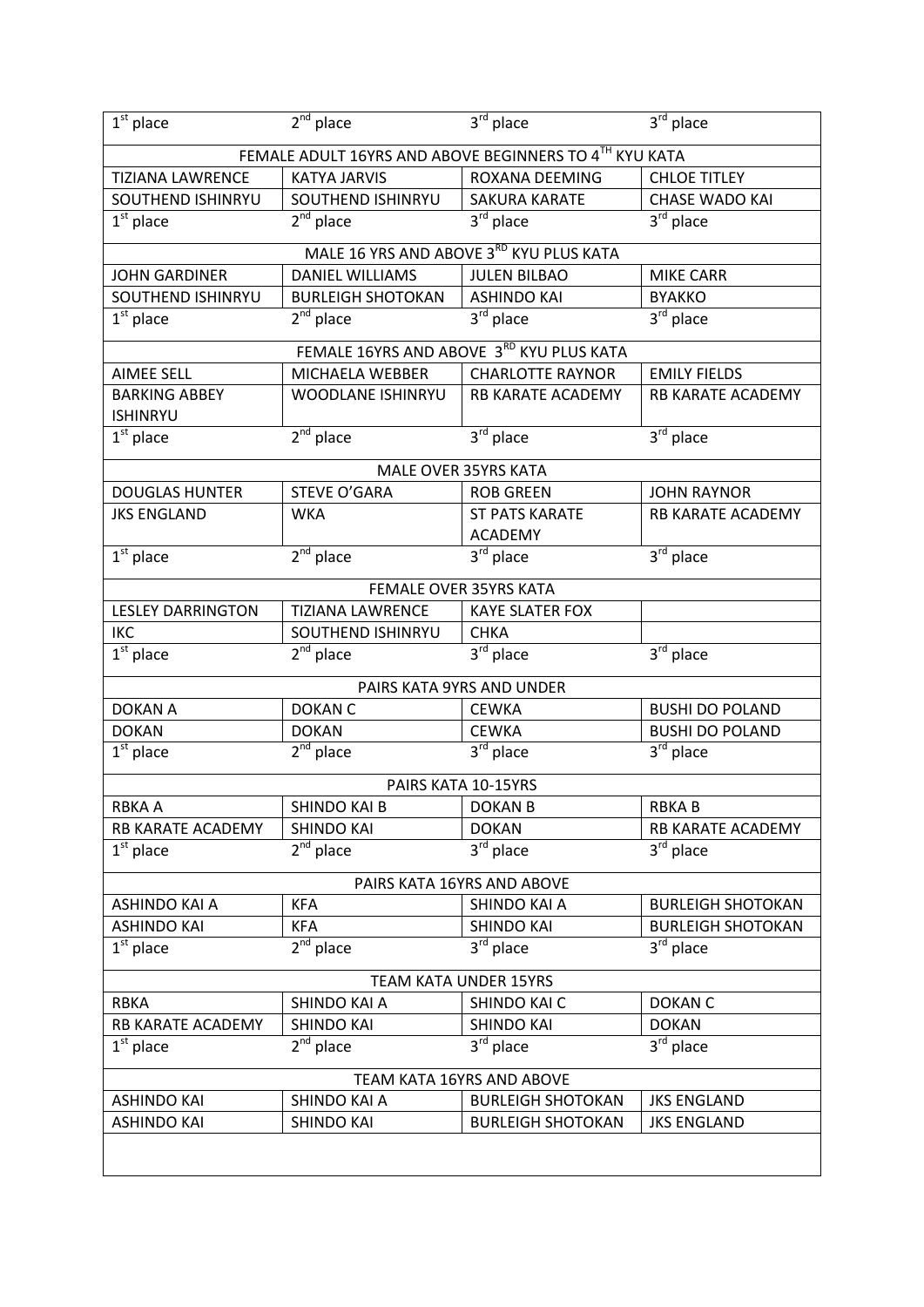| $\overline{1}^{\text{st}}$ place                  | $2nd$ place             | $3rd$ place                                | $3^{\overline{\text{rd}}}$ place |
|---------------------------------------------------|-------------------------|--------------------------------------------|----------------------------------|
|                                                   |                         | PEEWEE GIRLS 7YRS AND UNDER KUMITE         |                                  |
| <b>MADDISON TAYLOR</b>                            | ANABELLA CARRTHERS      | <b>ISHANI KADAMBI</b>                      | <b>GUNEET KUNDI</b>              |
| <b>DOKAN</b>                                      | <b>SPORTS KARATE</b>    | <b>EKKA</b>                                | LEICESTER KARATE                 |
|                                                   | ADADEMY                 |                                            | <b>ASSOCIATION</b>               |
| $1st$ place                                       | $2nd$ place             | $3rd$ place                                | $3rd$ place                      |
|                                                   |                         | PEEWEE BOYS 7YRS AND UNDER                 |                                  |
| <b>TAYLOR BLUNDELL</b>                            | <b>CHARLIE DEEBLE</b>   | <b>TAI BOWEN</b>                           | <b>REUBEN FELLOWS</b>            |
| PC KARATE                                         | RODING KARATE CLUB      | <b>CEWKA</b>                               | <b>DOKAN</b>                     |
| $1st$ place                                       | $2nd$ place             | $\overline{3^{rd}}$ place                  | $3rd$ place                      |
|                                                   |                         | GIRLS 9YS AND UNDER 4FT 3 AND UNDER KUMITE |                                  |
| LYDIA SPELLMAN                                    | <b>MADDISON TAYLOR</b>  | <b>LARA PLESTEAD</b>                       | <b>KATIE SNOWDON</b>             |
| <b>SHINDO KAI</b>                                 | <b>DOKAN</b>            | <b>SPORTS KARATE</b>                       | <b>DOKAN</b>                     |
|                                                   |                         | <b>ACADEMY</b>                             |                                  |
| $1st$ place                                       | $2nd$ place             | $3rd$ place                                | $3^{\text{rd}}$ place            |
|                                                   |                         | BOYS 9YS AND UNDER 4FT 3 AND UNDER         |                                  |
| <b>ALLESIO SELBIS</b>                             | <b>KEAN NEIGHBOUR</b>   | <b>RILEY BILSON</b>                        | <b>HENRY DEEBLE</b>              |
| <b>SEKF</b>                                       | <b>SHINDO KAI</b>       | <b>FSK</b>                                 | RODING KARATE CLUB               |
| $1st$ place                                       | $2nd$ place             | $3rd$ place                                | 3rd place                        |
|                                                   |                         | GIRLS 9YRS AND UNDER OVER 4FT 3 KUMITE     |                                  |
| <b>LOLA CASSIDY</b>                               | <b>KATIE HUNNAM</b>     | <b>MEGAN SALISBURY</b>                     | <b>MYA COLLINS</b>               |
| <b>DOKAN</b>                                      | <b>DOKAN</b>            | <b>CHKA</b>                                | <b>SPORTS KARATE</b>             |
|                                                   |                         |                                            | <b>ACADEMY</b>                   |
| $1st$ place                                       | $2nd$ place             | $3rd$ place                                | $3^{rd}$ place                   |
|                                                   |                         | BOYS 9YRS AND UNDER OVER 4FT 3 KUMITE      |                                  |
| <b>SAMUEL PHILLIPS</b>                            | <b>JOE BLUNDELL</b>     | <b>IMANTUS</b>                             | <b>KYLE MCKAY</b>                |
|                                                   |                         | <b>STEPONAVICIUS</b>                       |                                  |
| <b>CEWKA</b>                                      | PC KARATE               | <b>SHIDO KAI</b>                           | MIDLAND KARATE                   |
|                                                   |                         |                                            | <b>ASSOCIATION</b>               |
| $1st$ place                                       | $2nd$ place             | $3rd$ place                                | $3rd$ place                      |
|                                                   |                         | GIRLS 10-12YRS BEGINNERS TO 4TH KYU KUMITE |                                  |
| <b>CHARLOTTE HOPE</b>                             | <b>LAUREN SALISBURY</b> | <b>JASMINE SURRIDGE</b>                    | <b>CHLOE CASMIR</b>              |
| <b>EKKA</b>                                       | <b>CHKA</b>             | <b>EKKA</b>                                | SHOUJIN KARATE                   |
| $1st$ place                                       | $2nd$ place             | $3rd$ place                                | 3rd place                        |
| GIRLS 10-12YRS 3RD KYU PLUS KUMITE                |                         |                                            |                                  |
| <b>SIMONE STEWART</b>                             | <b>LAUREN SALISBURY</b> | REBECCA BRADBURN                           | <b>ELEISHA MITCHINSON</b>        |
| <b>DOKAN</b>                                      | <b>CHKA</b>             | <b>DOKAN</b>                               | <b>DOKAN</b>                     |
| $1st$ place                                       | $2nd$ place             | 3rd place                                  | $3^{\overline{\text{rd}}}$ place |
| BOYS 10-12YRS 3RD KYU PLUS 4FT 8 AND UNDER KUMITE |                         |                                            |                                  |
|                                                   |                         |                                            |                                  |
| <b>TOBY TWEED</b>                                 | <b>CORY GILES</b>       | <b>OLIVER RUSSELL</b>                      | <b>JOE HIRD</b>                  |
| <b>EKKA</b>                                       | <b>ST PATS KARATE</b>   | <b>RODING KARATE CLUB</b>                  | <b>JKS ENGLAND</b>               |
|                                                   | <b>ACADEMY</b>          |                                            |                                  |
|                                                   |                         |                                            |                                  |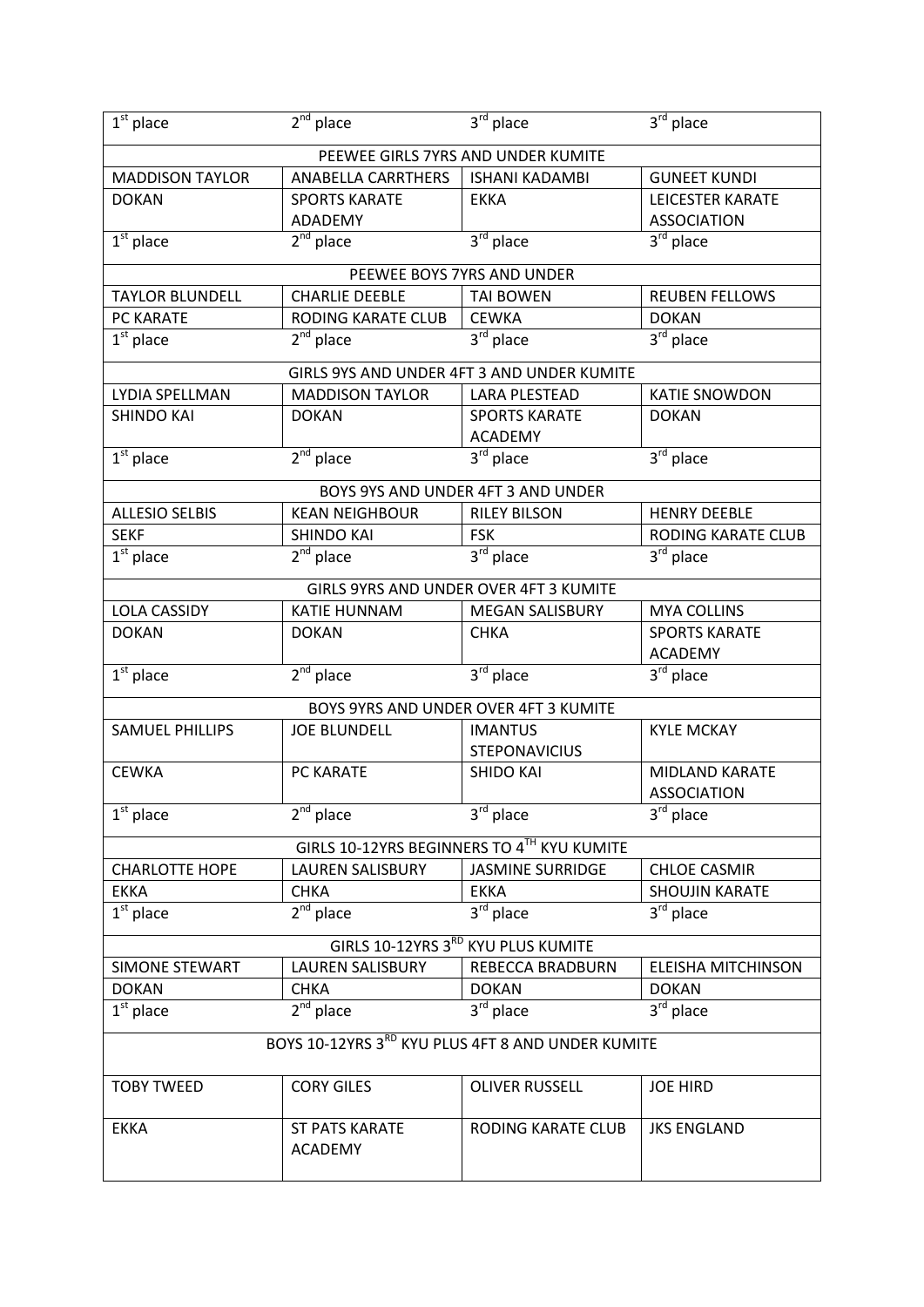| BOYS 10-12YRS 3RD KYU PLUS OVER 4FT 8       |                                                           |                                       |                                  |  |  |
|---------------------------------------------|-----------------------------------------------------------|---------------------------------------|----------------------------------|--|--|
| <b>ETHAN DAY</b>                            | <b>ZAK SMITH</b>                                          | <b>TOMMY SMITH</b>                    | <b>JOE HIRD</b>                  |  |  |
| <b>EKKA</b>                                 | <b>SEKF</b>                                               | RODING KARATE CLUB                    | <b>JKS ENGLAND</b>               |  |  |
| $\overline{1^{st}}$ place                   | $2nd$ place                                               | $3rd$ place                           | $3rd$ place                      |  |  |
|                                             | BOYS 10-12YRS BEGINNERS TO 4TH KYU 4FT 8 AND UNDER KUMITE |                                       |                                  |  |  |
| <b>AMINIAS JURAS</b>                        | <b>BRADLEY BONE</b>                                       | <b>ASIF AHMADI</b>                    | <b>IBRAHIM BARHIR</b>            |  |  |
| <b>SHOUJIN KARATE</b>                       | <b>DOKAN</b>                                              | <b>CEWKA</b>                          | <b>ST PATS KARATE</b>            |  |  |
|                                             |                                                           |                                       | <b>ACADEMY</b>                   |  |  |
| $1st$ place                                 | $2nd$ place                                               | $3rd$ place                           | 3rd place                        |  |  |
|                                             | BOYS 10-12 YRS BEGINNERS TO 4TH KYU OVER 4FT 8 KUMITE     |                                       |                                  |  |  |
| <b>MOHSEN HAIDARI</b>                       | <b>JOEL EDGAR</b>                                         | <b>LLOYD BIRCH</b>                    | <b>KEVIN SOBOTA</b>              |  |  |
| <b>CEWKA</b>                                | <b>SHINKEN DOJO</b>                                       | <b>EKKA</b>                           | <b>BUSHI DO POLAND</b>           |  |  |
| $1st$ place                                 | $2nd$ place                                               | 3rd place                             | $\overline{3}^{\text{rd}}$ place |  |  |
|                                             | GIRLS 13-15YRS BEGINNERS TO 4TH KYU OPEN WEIGHT KUMITE    |                                       |                                  |  |  |
| <b>BETHANY JACKSON</b>                      | <b>JADE GRIFFITHS</b>                                     | <b>ALICE CAPUSAN</b>                  | <b>ABBIE HAYES</b>               |  |  |
| <b>CEWKA</b>                                | <b>KAISHO KARATE</b>                                      | <b>ELITE KARATE CLUB</b>              | <b>WORDSLEY KARATE</b>           |  |  |
|                                             |                                                           | <b>LONDON</b>                         | <b>CLUB</b>                      |  |  |
| $1st$ place                                 | $2nd$ place                                               | $3rd$ place                           | $3rd$ place                      |  |  |
|                                             | GIRLS 13-15YRS 3RD KYU AND ABOVE +54KG KUMITE             |                                       |                                  |  |  |
| LYDIA WOOLATT                               | <b>EMELEYE O'BRIEN</b>                                    | <b>CHLOE LYNDON</b>                   | <b>LAURA MACKINTOSH</b>          |  |  |
| <b>KAISHO KARATE</b>                        | <b>JKS ENGLAND</b>                                        | <b>CHKA</b>                           | <b>JKS ENGLAND</b>               |  |  |
| $1st$ place                                 | $2nd$ place                                               | $3rd$ place                           | 3rd place                        |  |  |
|                                             | GIRLS 13-15YRS 3RD KYU AND ABOVE -54KG KUMITE             |                                       |                                  |  |  |
| <b>GABRIELLE THOMAS</b>                     | <b>JHANAY OTTO</b>                                        | <b>CHLOE LYNDON</b>                   | <b>PATCHOUL PHIILIPS</b>         |  |  |
| PC KARATE                                   | <b>UECHI RYU NEACHELLS</b>                                | <b>CHKA</b>                           | <b>SEKF</b>                      |  |  |
| $1st$ place                                 | $2^{nd}$ place                                            | $3rd$ place                           | 3rd place                        |  |  |
|                                             | BOYS 13-15YRS BEGINNER TO 4TH KYU OPEN WEIGHT KUMITE      |                                       |                                  |  |  |
| <b>PAVEN CHAHAL</b>                         | <b>RHYS BRADLEY</b>                                       | <b>THOMAS COLE</b>                    | <b>JAKE HAYES</b>                |  |  |
| <b>CEWKA</b>                                | <b>CHASE WADO KAI</b>                                     | <b>WORDSLEY KARATE</b><br><b>CLUB</b> | <b>SHINDO KAI</b>                |  |  |
| $\overline{1^{st}}$ place                   | $2nd$ place                                               | 3 <sup>rd</sup> place                 | $3rd$ place                      |  |  |
| BOYS 13-15YRS MINUS 63KG KUMITE             |                                                           |                                       |                                  |  |  |
| <b>MITCHELL THORPE</b>                      | <b>STEPHEN BUXTON</b>                                     | <b>DOMANTUS STANKUS</b>               | <b>JOHN STEEL</b>                |  |  |
| <b>EKKA</b>                                 |                                                           | <b>SHOUJIN KARATE</b>                 | <b>CEWKA</b>                     |  |  |
| $1st$ place                                 | EKKA<br>$2nd$ place                                       | $3rd$ place                           | 3 <sup>rd</sup> place            |  |  |
|                                             |                                                           |                                       |                                  |  |  |
| BOYS 13-15YRS PLUS 63KG KUMITE              |                                                           |                                       |                                  |  |  |
| <b>ADAM HAMES</b>                           | <b>SAM FELL</b>                                           | <b>DAVID LISTER</b>                   | <b>MORGAN CLARKE</b>             |  |  |
| <b>MIDLAND KARATE</b><br><b>ASSOCIATION</b> | <b>FSK</b>                                                | <b>JKS ENGLAND</b>                    | <b>SHINDO KAI</b>                |  |  |
| $1st$ place                                 | $2nd$ place                                               | $3rd$ place                           | $3rd$ place                      |  |  |
|                                             |                                                           | FEMALE 16-17YRS MINUS 59KG            |                                  |  |  |
| KIMBERLEY                                   | <b>MEGAN HILL</b>                                         | <b>POPPY BRIGGS</b>                   | <b>AMY LUKE</b>                  |  |  |
| <b>JOHNSTONE</b>                            |                                                           |                                       |                                  |  |  |
| <b>EASTBANK KARATE</b>                      | <b>CEWKA</b>                                              | <b>EKKA</b>                           | YAMAKAI                          |  |  |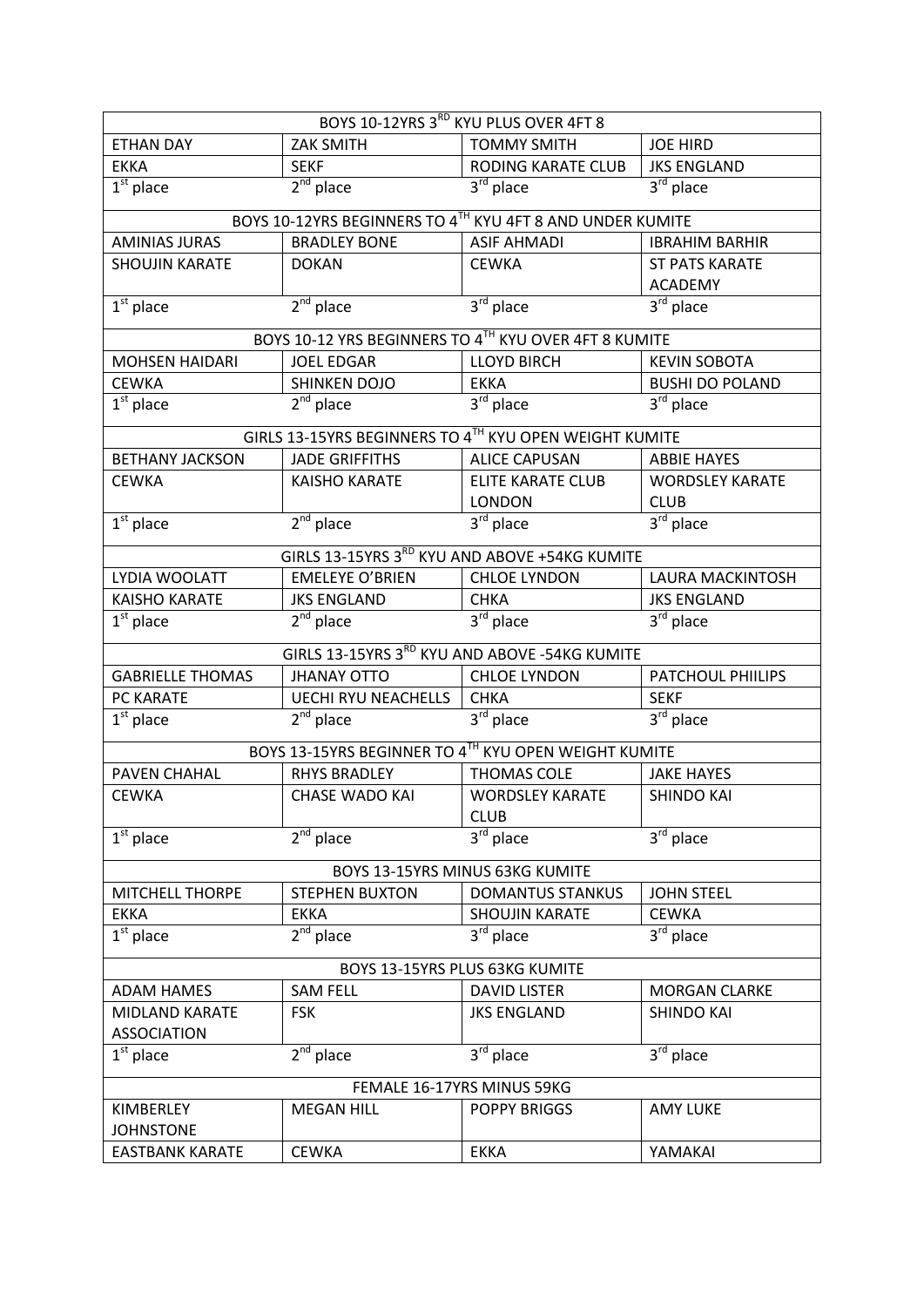| $1st$ place                           | $2nd$ place                                        | 3rd place                                | 3rd place                        |  |  |
|---------------------------------------|----------------------------------------------------|------------------------------------------|----------------------------------|--|--|
|                                       |                                                    | FEMALE 16-17YRS PLUS 59KG KUMITE         |                                  |  |  |
| <b>MEGAN HILL</b>                     | <b>CHARLOTTE JACOB</b>                             | <b>CHLOE TITLEY</b>                      |                                  |  |  |
| <b>CEWKA</b>                          | RODING KARATE CLUB                                 | <b>CHASE WADO KAI</b>                    |                                  |  |  |
| $1st$ place                           | $2nd$ place                                        | $3rd$ place                              | $3rd$ place                      |  |  |
|                                       |                                                    | MALE 16-17YRS MINUS 68KG KUMITE          |                                  |  |  |
| <b>CHRIS ATTFIELD</b>                 | <b>LUKE MILLINGTON</b>                             | <b>OLIVER DEANE</b>                      | <b>JAKE ALLEN</b>                |  |  |
| <b>RODING KARATE CLUB</b>             | <b>CEWKA</b>                                       | <b>JKS ENGLAND</b>                       | <b>DERBY KARATE</b>              |  |  |
|                                       |                                                    |                                          | <b>ACADEMY</b>                   |  |  |
| $1st$ place                           | $2nd$ place                                        | $3rd$ place                              | 3rd place                        |  |  |
|                                       |                                                    | MALE 16-17YRS PLUS 68KG KUMITE           |                                  |  |  |
| <b>JOE KELLAWAY</b>                   | <b>JAKE PICKERING</b>                              | <b>BRANDON JEWELL</b>                    | <b>OWEN CARTRIDGE</b>            |  |  |
| <b>WIKF ENGLAND</b>                   | <b>EKKA</b>                                        | <b>TKW</b>                               | <b>ELITE SHOTOKAN</b>            |  |  |
| $1st$ place                           | $2nd$ place                                        | $3rd$ place                              | $3rd$ place                      |  |  |
|                                       | FEMALE 16YRS AND ABOVE BEGINNERS TO 4TH KYU KUMITE |                                          |                                  |  |  |
| <b>MELISSA DARGUE</b>                 | <b>RUTH THORPE</b>                                 | <b>ZOE DARCY</b>                         | <b>ALINA PAUN</b>                |  |  |
| <b>NORTH WEST KARATE</b>              | <b>SHINDO KAI</b>                                  | <b>SHINDO KAI</b>                        | <b>ELITE KARATE CLUB</b>         |  |  |
| <b>ACADEMY</b>                        |                                                    |                                          | <b>LONDON</b>                    |  |  |
| $1st$ place                           | $2nd$ place                                        | $3rd$ place                              | $3rd$ place                      |  |  |
|                                       | FEMALE 18YRS AND ABOVE MINUS 61KG KUMITE           |                                          |                                  |  |  |
| <b>ASHLEY SCOTT</b>                   | <b>MELISSA FINLAY</b>                              | <b>MAIRI KERIN</b>                       | <b>ALINA PAUN</b>                |  |  |
| <b>JKS ENGLAND</b>                    | <b>JKS ENGLAND</b>                                 | <b>UECH RYU NEACEHLLS</b>                | <b>ELITE KARATE CLUB</b>         |  |  |
|                                       |                                                    |                                          | <b>LONDON</b>                    |  |  |
| $1st$ place                           | $2nd$ place                                        | $3rd$ place                              | $3rd$ place                      |  |  |
|                                       |                                                    | FEMALE 18YRS AND ABOVE PLUS 61 KG KUMITE |                                  |  |  |
| <b>AMELIA HARVEY</b>                  | <b>REISHA HULL</b>                                 | <b>ALEXANDRA SIMON</b>                   | <b>LESLEY DARRINGTON</b>         |  |  |
| <b>CEWKA</b>                          | <b>EKKA</b>                                        | <b>JKS ENGLAND</b>                       | <b>IKC</b>                       |  |  |
| $1st$ place                           | $2nd$ place                                        | 3 <sup>rd</sup> place                    | 3 <sup>rd</sup> place            |  |  |
|                                       | MALE 16YRS AND ABOVE BEGINNERS TO 4TH KYU KUMITE   |                                          |                                  |  |  |
| <b>TERRY BREMMER</b>                  | <b>DARREN SPIKE</b>                                | PHIL LEIGH                               |                                  |  |  |
| <b>CHKA</b>                           | SAMURAI FITNESS AND                                | <b>TKW</b>                               |                                  |  |  |
|                                       | <b>MARTIAL ARTS</b>                                |                                          |                                  |  |  |
|                                       | <b>ACADEMY</b>                                     |                                          |                                  |  |  |
| $1st$ place                           | $2^{nd}$ place                                     | 3rd place                                | $3rd$ place                      |  |  |
| MALE 18YRS PLUS MINUS 75KG KUMITE     |                                                    |                                          |                                  |  |  |
| <b>RYAN JAY</b>                       | <b>JOE HART</b>                                    | <b>CURTIS HARVEY</b>                     | <b>JAMES BROWN</b>               |  |  |
| <b>EKKA</b>                           | <b>JKS ENGLAND</b>                                 | <b>CEWKA</b>                             | <b>JKS ENGLAND</b>               |  |  |
| $1st$ place                           | $2^{nd}$ place                                     | $3^{\text{rd}}$ place                    | $3^{\overline{\text{rd}}}$ place |  |  |
| MALE 18YRS AND ABOVE PLUS 75KG KUMITE |                                                    |                                          |                                  |  |  |
| <b>JOE KELLAWAY</b>                   | <b>RENE SMAAL</b>                                  | <b>CURTIS HARVEY</b>                     | <b>JAMAAL OTTO</b>               |  |  |
| <b>WIKF ENGLAND</b>                   | RENE SMAAL KARATE                                  | <b>CEWKA</b>                             | <b>UECH RYU NEACHELLS</b>        |  |  |
|                                       |                                                    |                                          |                                  |  |  |
|                                       |                                                    |                                          |                                  |  |  |
|                                       |                                                    |                                          |                                  |  |  |